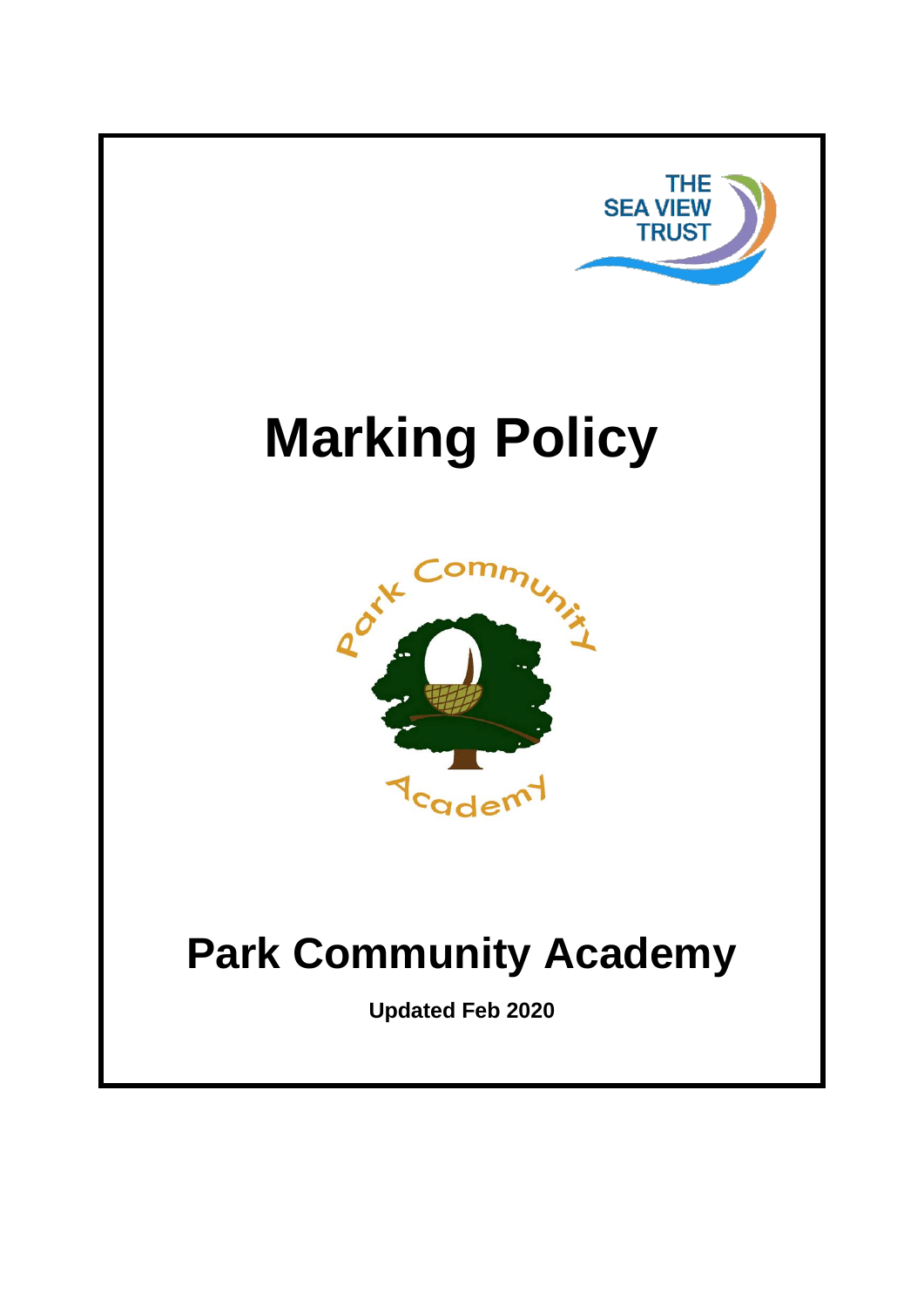#### Park Community Academy Marking Policy

#### **Rationale**

At Park Community Academy, we believe that all marking should should serve a single purpose – to advance pupil progress and outcomes.

Marking is an essential part of planning, assessment, teaching and learning. Through careful, relevant marking, discussion and feedback, we are able to assess what children have learnt, how they have learnt, what their strengths are and next steps and future targets. Responding to pupils' work through constructive comment acknowledges achievement, provides challenge, promotes positive attitudes and behaviour and leads to improved pupil progress.

#### **Aims**

Through our marking and feedback systems we aim to:

- Acknowledge effort, progress and attainment.
- Involve children in their learning, by giving regular feedback so that all pupils know and understand where they are in their learning, where they are going and what they need to do to get there.
- Help pupils to identify and correct mistakes and offer encouragement.
- Assess children's learning against stated learning objectives.
- Involve children in their learning by providing regular opportunities for self and peer assessment within lessons.
- Provide time for children to respond to oral or written feedback and to discuss the improvements made.

#### **Effective marking and feedback**

At Park Community Academy we believe that effective marking and feedback should be:

- meaningful,
- manageable
- motivational
- relevant
- ongoing
- relate to learning objectives
- a recognition of achievements
- allow pupils to reflect on their learning
- respond to individual learning needs
- accessible to all pupils
- consistent
- inform future planning
- support pupils to make progress and improvements
- be seen by pupils as positive in improving their learning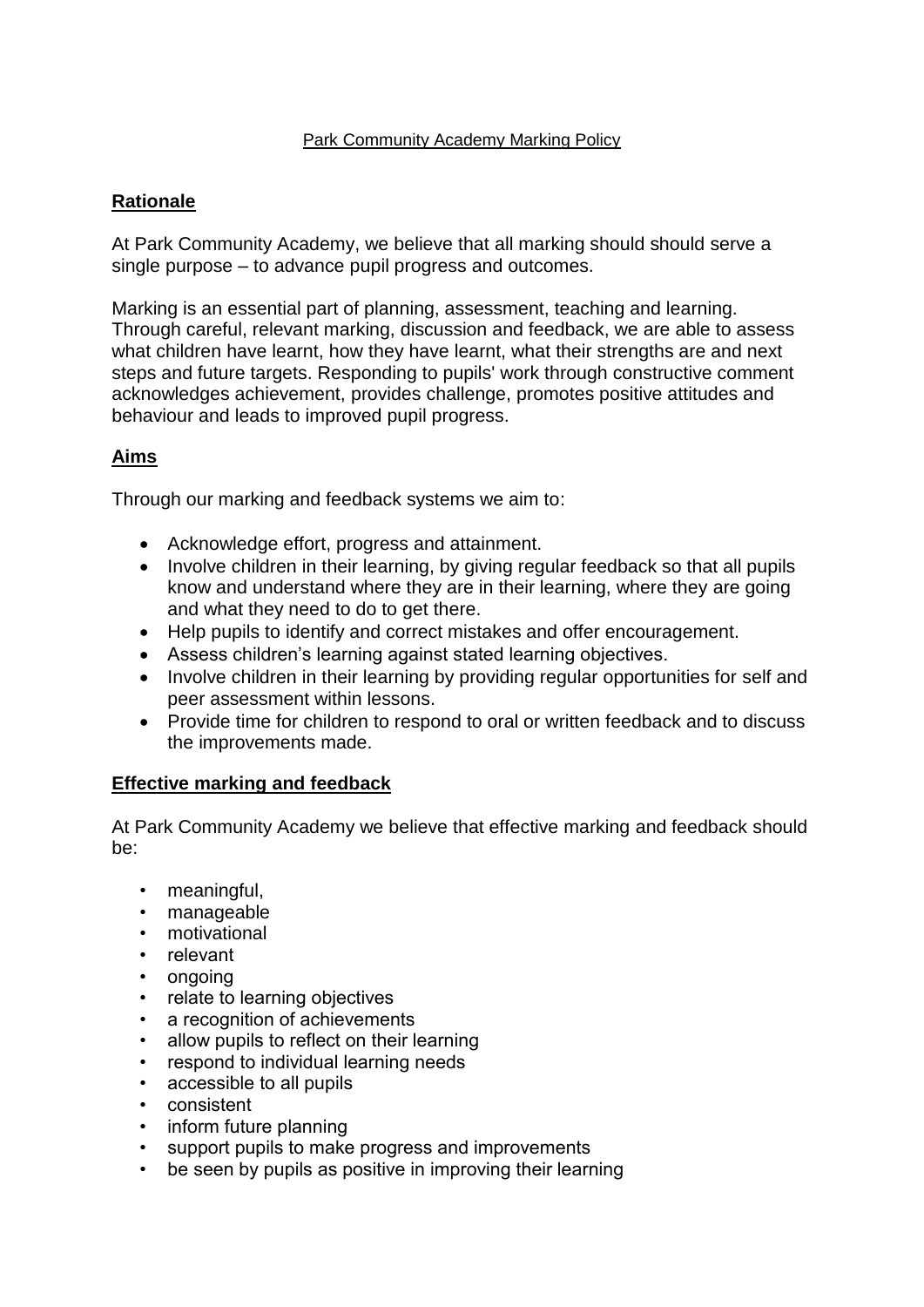Feed back to children can take a range of forms (please see table below).

| <b>Positive Non-Specific</b>                 | <b>Positive Specific</b>                                                                                                                                                    | <b>Positive</b><br><b>Developmental</b>                                                                                                                                                                                              |
|----------------------------------------------|-----------------------------------------------------------------------------------------------------------------------------------------------------------------------------|--------------------------------------------------------------------------------------------------------------------------------------------------------------------------------------------------------------------------------------|
| "Good work!"<br>"Excellent!"<br>"Well done!" | "Well done, I think<br>you've explained the<br>process clearly using the<br>correct technical terms."<br>"I love the adjectives<br>you've chosen to<br>describe the scene." | "How could you back up<br>your arguments with<br>more evidence? Give an<br>example."<br>"I love the way you have<br>described this so vividly.<br>Please add a relative<br>clause into this<br>sentence? What effect<br>did it have? |

- Positive Non- Specific comments can be included, at appropriate times, within comments to bolster confidence.
- However, at PCA teachers will aim to provide "Positive Developmental" comments and questions when providing feedback to pupils.

Whilst we recognise that there is a need for consistency in marking and feedback strategies within a school we acknowledge that appropriate feedback for a 4 year old will not necessarily be appropriate for a 15 year old. We have therefore devised marking systems within each key stage to ensure that the systems in place are age appropriate.

#### **Lower Primary**

.

**1. Verbal feedback**. - Staff working with the children in EYFS and KS1 recognise the importance of children receiving regular verbal feedback. Children of all ages need verbal feedback but this is particularly important in the early years and KS1 where children may be unable to read a written comment.

Staff will initially talk to the child about how they have met the learning objective and then question the child about a specific part of the work. This may be to correct a child's understanding or to extend the child's learning.

**2. Reward charts and stickers** will also be used as a visual way to mark children's achievement on set tasks. Staff will use the reward chart as a way to motivate children for example, 'If you are able to complete your target of fastening your coat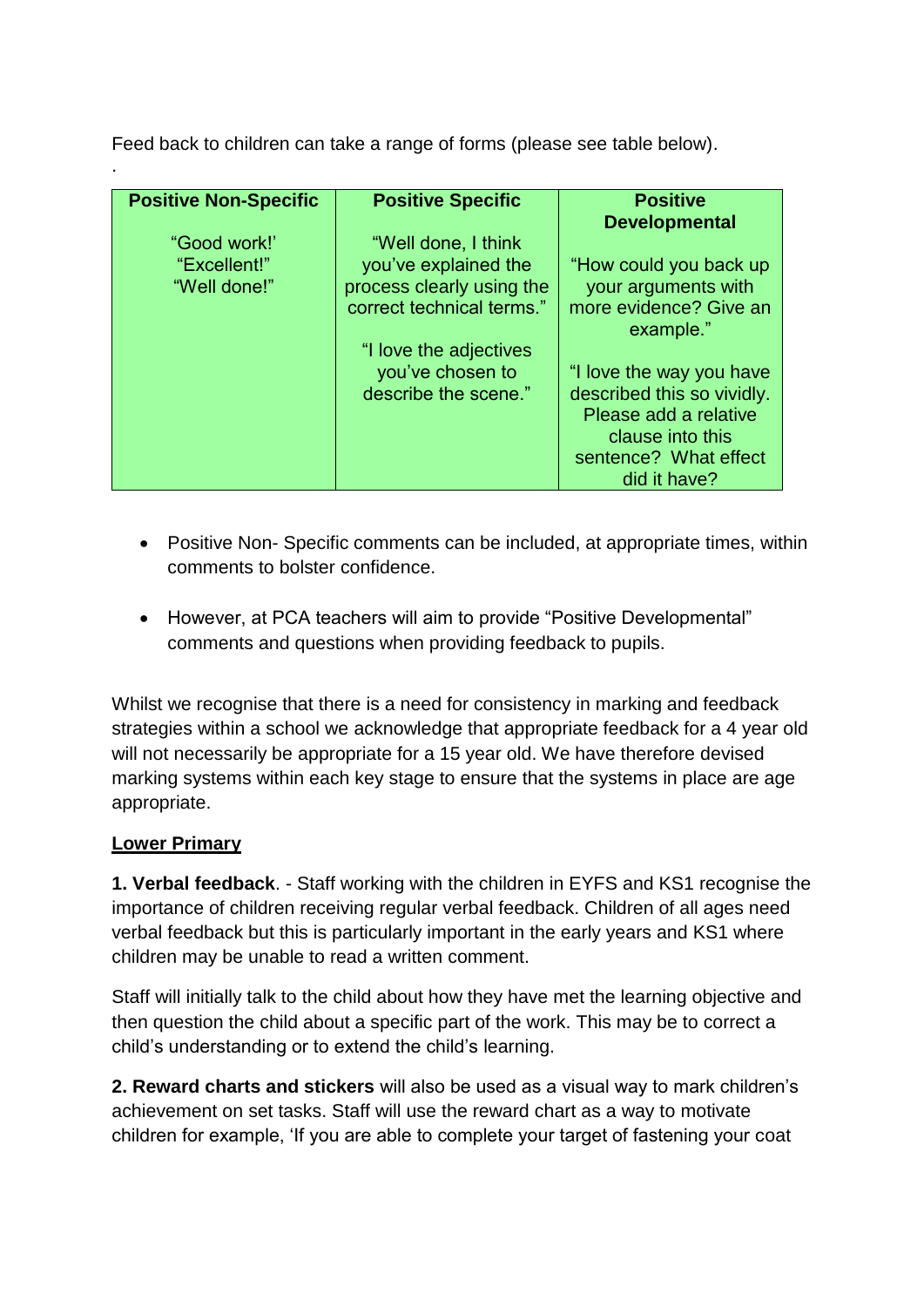then you can have a sticker'. It can also be used as a reward for children who have achieved their learning intention or new skill.

The staff will use the level of language appropriate to the children's needs and this will include key words, visual prompts and sign supported language.

#### **3. Written marking and feedback**

Ticks on work are usually associated with closed tasks or exercises where the answer is either right or wrong. This can also be marked by the children, as a class or in groups. Live marking and live sampling is used as a way to enable children to see clearly what amendments need to be made to their own work.

**4. Teacher annotations and feedback codes** are used where possible to record pupil comments and evidence of the progress the child has made, this would include if a child had completed the work:

#### **A – achieved independently H – achieved with help W – working towards**

**5. Prioritised marking for key pieces of work** can be used to provide more detailed and specific feedback.

**6. Pupil observation notes** will be made of the child learning in all Continuous Provision Areas both inside and learning outside the classroom. The notes can also be based either against a specific learning objective or as a record of the child's ability in each area. The observations will be collated and inserted in to the children's EYFS Profiles /Record of Achievement folders. They will also be used as evidence for the EYFS Development matters and KS1 SATS.

The teacher uses a green pen where possible when marking to help the children start to understand the whole school colour code marking system.

**7. Next steps (NS)** to learning will be recorded on pupil observations, lesson plans, and annotated marking where appropriate. This will be used to inform future lesson plans, assessments and target setting. It can also provide information for homework activities.

8. There is no expectation that all activities/ practical work completed with the children must be marked / evidenced; as long as there is a clear progression of the learning taken place, this could be shown in different ways such as a pupil grid, lesson objective slip or teachers checklist.

#### **Upper Primary**

In the Upper Primary department staff use a wide variety of strategies to provide meaningful feedback to the pupils. This will include verbal and written feedback depending upon the task being completed and the developmental needs of the child. All work will be dated in order to monitor progress over time.

Written feedback will be given and take the form of ticks for correct answers, dots for work that needs further improvement and where appropriate, written comments.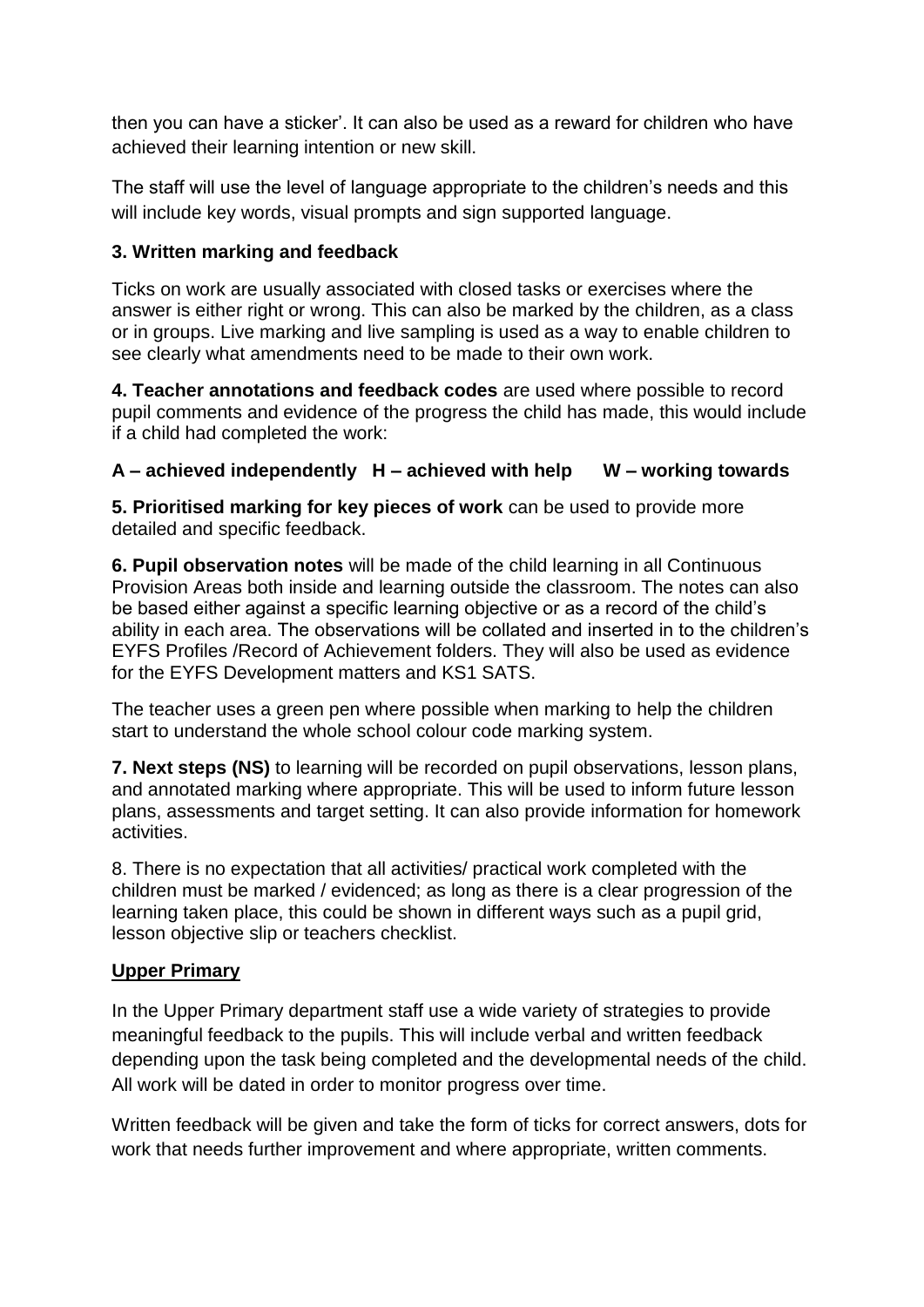Throughout the Upper Primary department a colour coded marking system will be used, however teachers will also use individual subject specific approaches where appropriate.

**Green** will signify that the work is correct (in relation to the learning objective)

**Amber** will signify work requires improvement in order to achieve the learning objective. Individual teachers will decide how this is followed up with the pupil; this will either be written or verbal and will be indicated either way on the pupils work.

The level of support received by staff is also indicated. This is used to inform the teaching staff of levels of progress made either:

```
Independently (I) or with support (W/S)
```
Stickers and reward stamps are also used to reflect this.

When appropriate the children will also undertake self and peer assessment and their work will be annotated to reflect this.

In line with the whole school behaviour policy effort and behaviour will be rewarded using the point system and recorded on Behaviour Watch.

#### **Key Stage 3 and 4(non-accredited work)**

Marking is vitally important in the secondary department as it forms a part of the learning, teaching and assessment cycle. The marking will be accessible and manageable for teachers. It will highlight places where the pupil has successfully met the learning objectives. Marking will also highlight where improvements could be made.

Marking within the secondary department will focus on the learning objective for the lesson, behaviour and effort will be reflected in the school points system and recorded through Behaviour Watch

Throughout Key stages 3 and 4 a colour coded marking system will be used, however teachers will also use individual subject specific approaches where appropriate.

Green will signify that the work is correct (in relation to the learning objective)

Amber will signify work requires improvement in order to achieve the learning objective. Individual teachers will decide how this is followed up with the pupil; this will either be written or verbal and will be indicated either way on the pupils work. Dots will be used to indicate an error. Crosses will not be used.

Any additional comments made by pupils will be in speech marks or in capital letters.

When verbal feedback is given *(VFB)* will be indicated on a piece of work.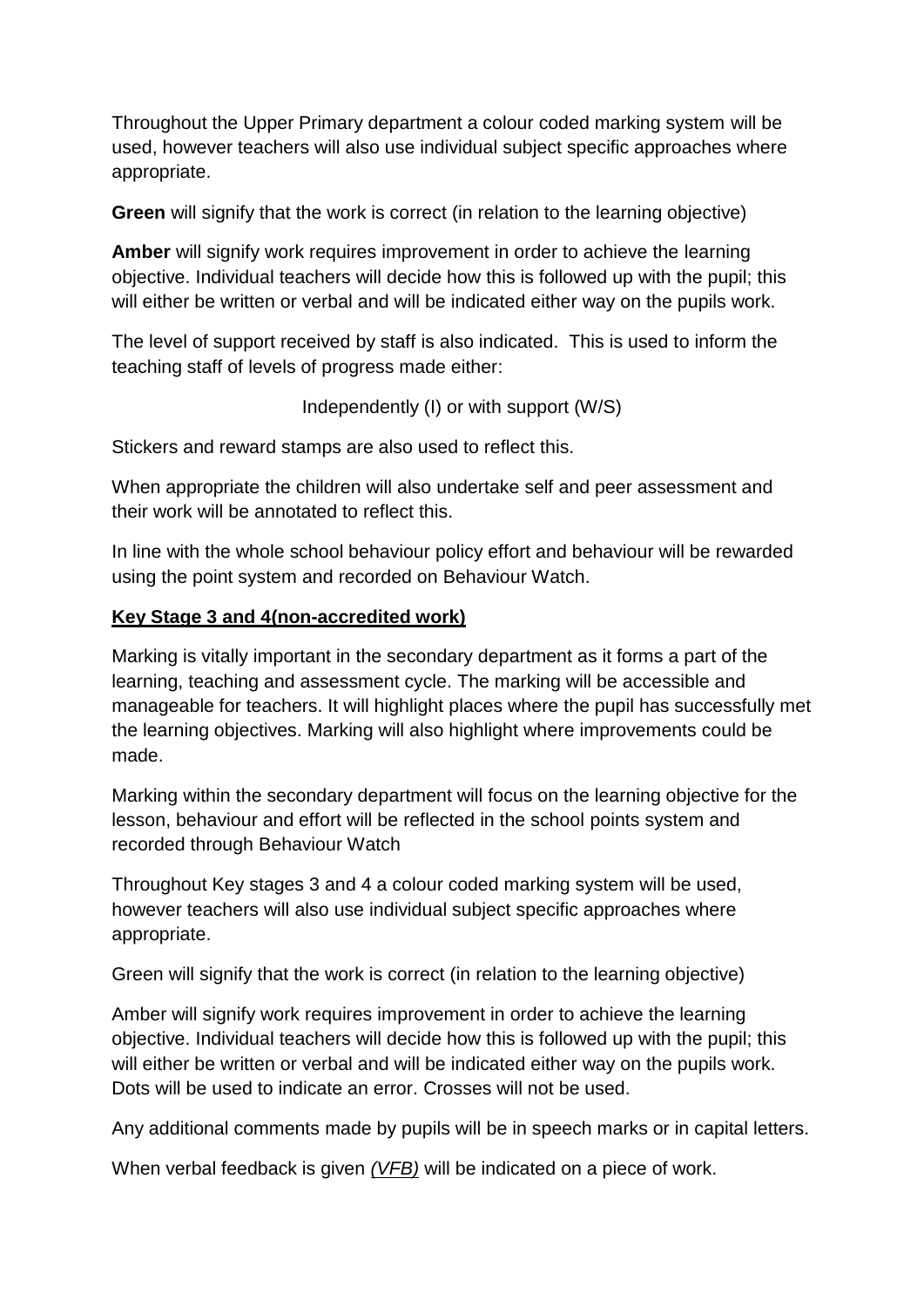An explanation of the above system will be displayed in every senior classroom and in the front of pupil's books as appropriate to support the pupil's familiarity with the marking policy.

Subsidiary marking such as spelling, grammar, tidiness of work will be decided by the individual teacher for their lesson due to the differing nature of each child.

For example one child (due to their ability) may be expected to spell most words correctly and all spelling or grammar mistakes will be picked up in literacy and other subjects.

Another child may have great difficulties with literacy and the teacher may choose not to mark spelling and grammar. In literacy the teacher may choose to focus on just one or two spellings or grammatical errors per piece of work as not to demotivate the pupil.

Other options for spelling and grammar include:

- 1) Only marking spellings that are included in a word bank or specified by the teacher.
- 2) Only marking spelling or grammar in lessons where this is an objective.

All work should be dated to show progress over time. Pupils work should also be marked as "Independent" (I) or "with support" (W/S) as appropriate.

In lessons such as PE where written work is not appropriate the pupils ability and work can be marked in the following ways:

- 1) Oral feedback relating to the lesson objective e.g. well done you were able to catch a ball with two hands.
- 2) Coloured cards (Green, Amber, and Red) can be used in conjunction to oral feedback.
- 3) Teacher or pupil mark sheet (cookery, science, DT, art) where the skills are listed and a colour coded mark is put next to each.

There will be ongoing self and peer assessment when appropriate.

### **Key Stage 5**

Marking continues to be of vital importance whilst the young people move through our 6<sup>th</sup> form as it forms part of the learning, teaching and assessment cycle.

The marking will be accessible and manageable for teachers. It will highlight places where the pupil has successfully met the learning objectives. Marking will also highlight where improvements could be made.

Any non-accredited work completed in subjects such as Maths and English is marked according to the KS3 and 4 policy.